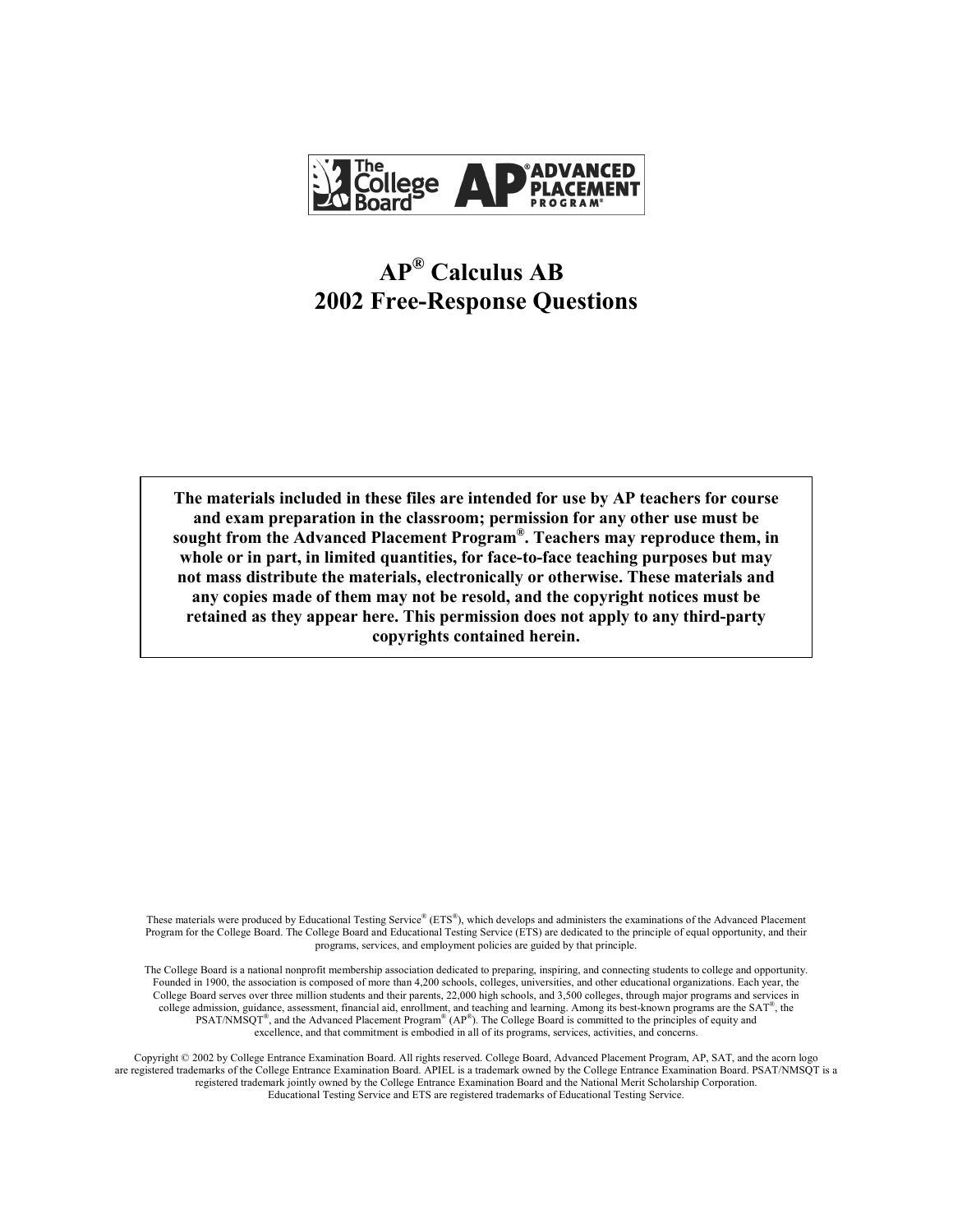### **CALCULUS AB SECTION II, Part A Time—45 minutes Number of problems—3**

**A graphing calculator is required for some problems or parts of problems.** 

- 1. Let *f* and *g* be the functions given by  $f(x) = e^x$  and  $g(x) = \ln x$ .
	- (a) Find the area of the region enclosed by the graphs of *f* and *g* between  $x = \frac{1}{2}$  and  $x = 1$ .
	- (b) Find the volume of the solid generated when the region enclosed by the graphs of *f* and *g* between  $x = \frac{1}{2}$ and  $x = 1$  is revolved about the line  $y = 4$ .
	- (c) Let *h* be the function given by  $h(x) = f(x) g(x)$ . Find the absolute minimum value of  $h(x)$  on the closed interval  $\frac{1}{2} \le x \le 1$ , and find the absolute maximum value of  $h(x)$  on the closed interval  $\frac{1}{2} \le x \le 1$ . Show the analysis that leads to your answers.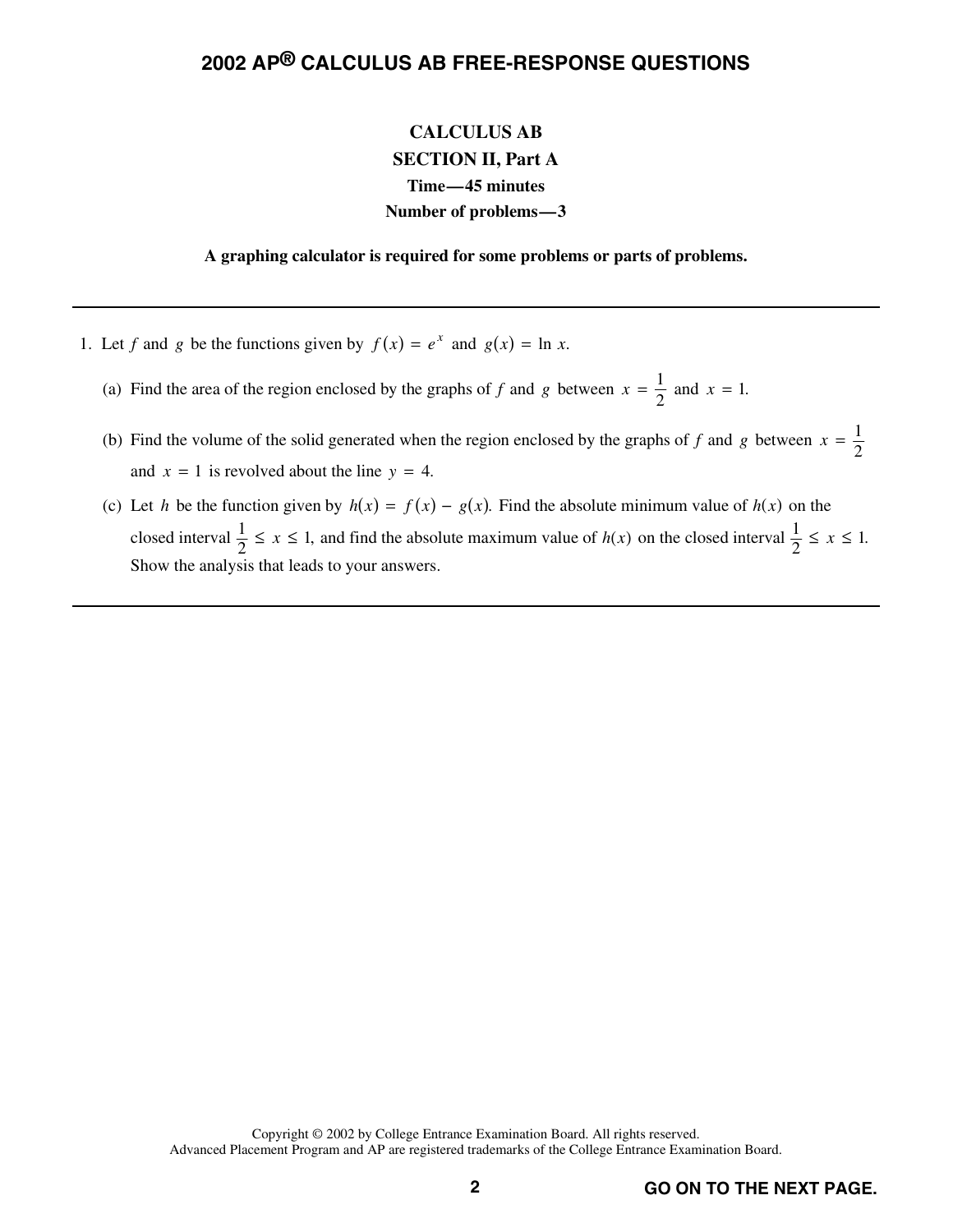2. The rate at which people enter an amusement park on a given day is modeled by the function *E* defined by

$$
E(t) = \frac{15600}{(t^2 - 24t + 160)}.
$$

 The rate at which people leave the same amusement park on the same day is modeled by the function *L* defined by

$$
L(t) = \frac{9890}{\left(t^2 - 38t + 370\right)}.
$$

Both  $E(t)$  and  $L(t)$  are measured in people per hour and time t is measured in hours after midnight. These functions are valid for  $9 \le t \le 23$ , the hours during which the park is open. At time  $t = 9$ , there are no people in the park.

- (a) How many people have entered the park by 5:00 P.M.  $(t = 17)$ ? Round your answer to the nearest whole number.
- (b) The price of admission to the park is \$15 until 5:00 P.M. ( $t = 17$ ). After 5:00 P.M., the price of admission to the park is \$11. How many dollars are collected from admissions to the park on the given day? Round your answer to the nearest whole number.
- (c) Let  $H(t) = \int_{0}^{t} (E(x) L(x)) dx$  $\int_0^t (E(x) - L(x))$  $\int_{9}^{6} (E(x) - L(x)) dx$  for  $9 \le t \le 23$ . The value of *H*(17) to the nearest whole number is 3725. Find the value of  $H'(17)$ , and explain the meaning of  $H(17)$  and  $H'(17)$  in the context of the amusement park.
- (d) At what time *t*, for  $9 \le t \le 23$ , does the model predict that the number of people in the park is a maximum?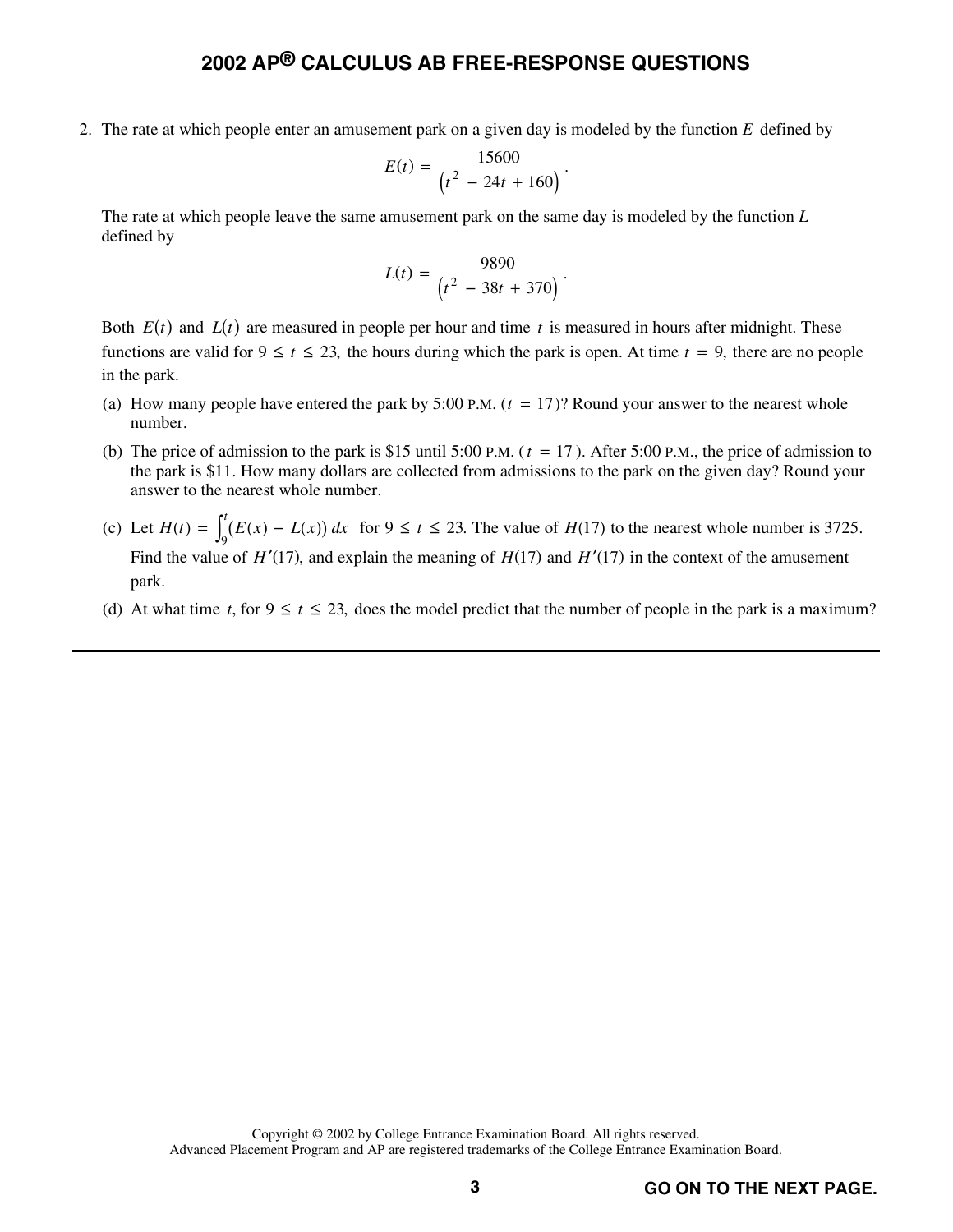- 3. An object moves along the *x*-axis with initial position  $x(0) = 2$ . The velocity of the object at time  $t \ge 0$ An object moves along the 3<br>is given by  $v(t) = \sin\left(\frac{\pi}{3}t\right)$ .
	- (a) What is the acceleration of the object at time  $t = 4$  ?
	- (b) Consider the following two statements.

Statement I: For  $3 < t < 4.5$ , the velocity of the object is decreasing. Statement II: For  $3 < t < 4.5$ , the speed of the object is increasing.

 Are either or both of these statements correct? For each statement provide a reason why it is correct or not correct.

- (c) What is the total distance traveled by the object over the time interval  $0 \le t \le 4$ ?
- (d) What is the position of the object at time  $t = 4$ ?

#### **END OF PART A OF SECTION II**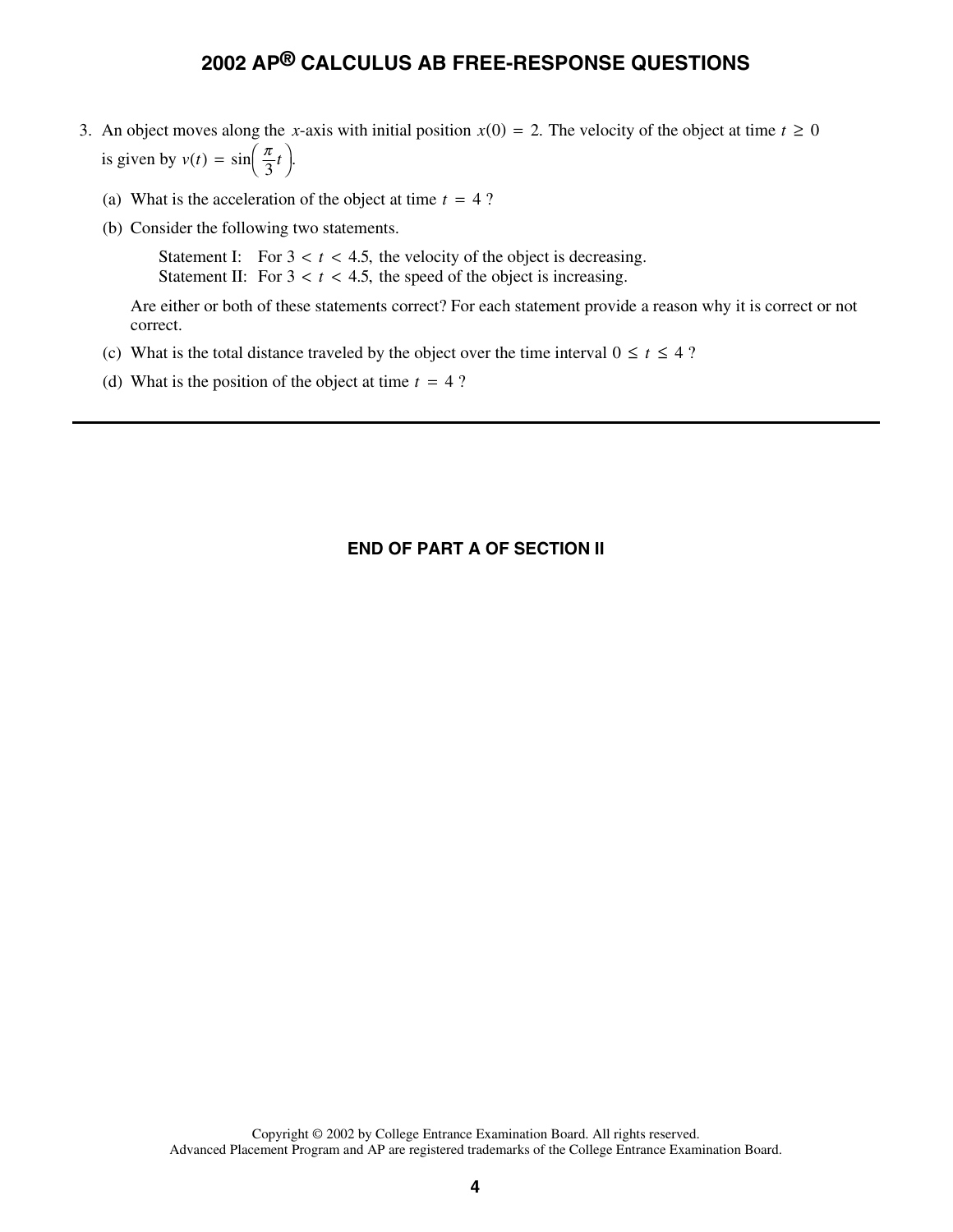## **CALCULUS AB SECTION II, Part B Time—45 minutes**

#### **Number of problems—3**

**No calculator is allowed for these problems.** 



- 4. The graph of the function *f* shown above consists of two line segments. Let *g* be the function given by  $g(x) = \int_0^x f(t) dt.$ 
	- (a) Find  $g(-1)$ ,  $g'(-1)$ , and  $g''(-1)$ .
	- (b) For what values of x in the open interval  $(-2, 2)$  is g increasing? Explain your reasoning.
	- (c) For what values of x in the open interval  $(-2, 2)$  is the graph of g concave down? Explain your reasoning.
	- (d) On the axes provided, sketch the graph of  $g$  on the closed interval  $[-2, 2]$ . **(Note: The axes are provided in the pink test booklet only.)**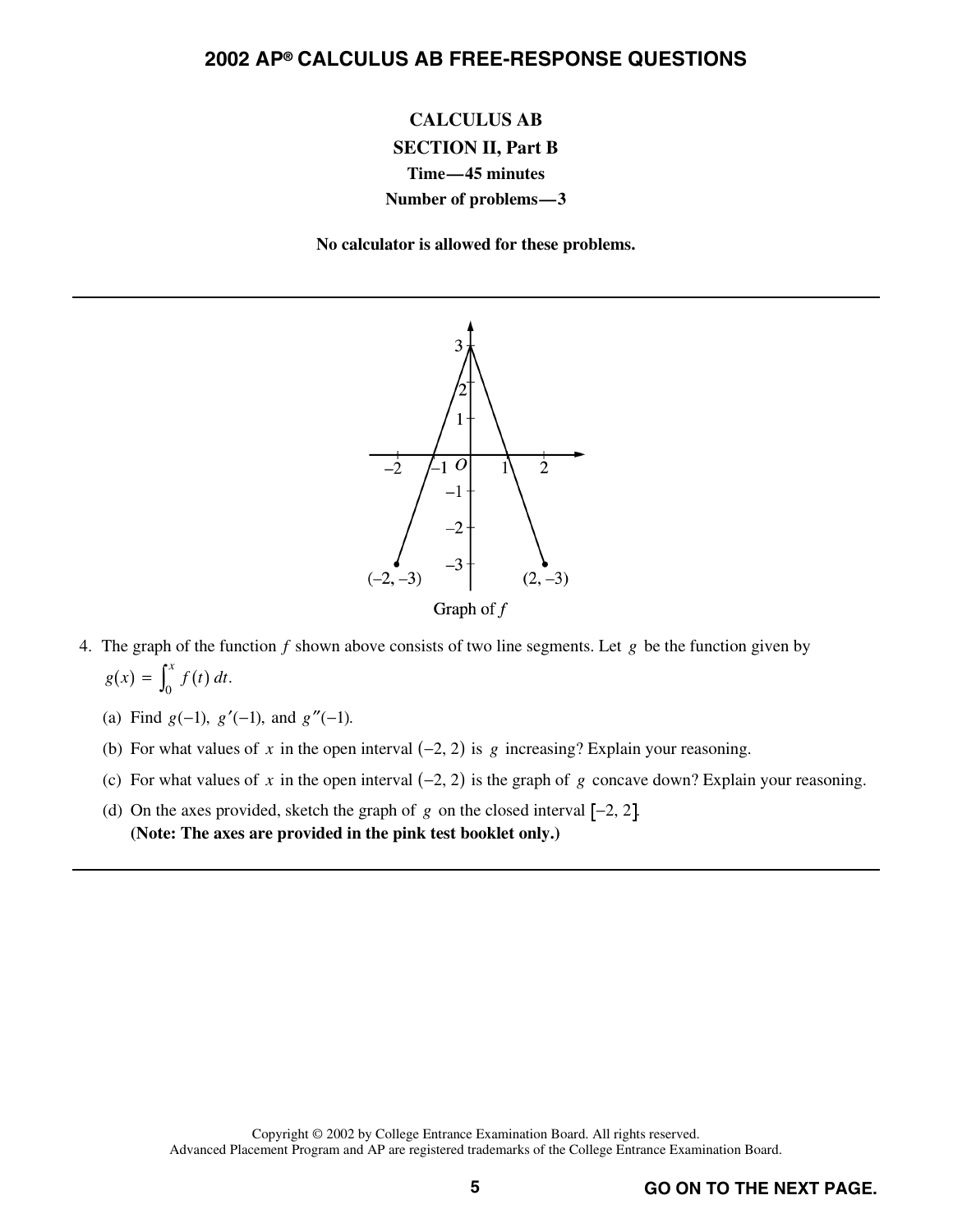

 5. A container has the shape of an open right circular cone, as shown in the figure above. The height of the container is 10 cm and the diameter of the opening is 10 cm. Water in the container is evaporating so that

its depth *h* is changing at the constant rate of  $\frac{-3}{10}$  cm/hr.

(Note: The volume of a cone of height *h* and radius *r* is given by  $V = \frac{1}{3}\pi r^2 h$ .)

- (a) Find the volume *V* of water in the container when  $h = 5$  cm. Indicate units of measure.
- (b) Find the rate of change of the volume of water in the container, with respect to time, when  $h = 5$  cm. Indicate units of measure.
- (c) Show that the rate of change of the volume of water in the container due to evaporation is directly proportional to the exposed surface area of the water. What is the constant of proportionality?